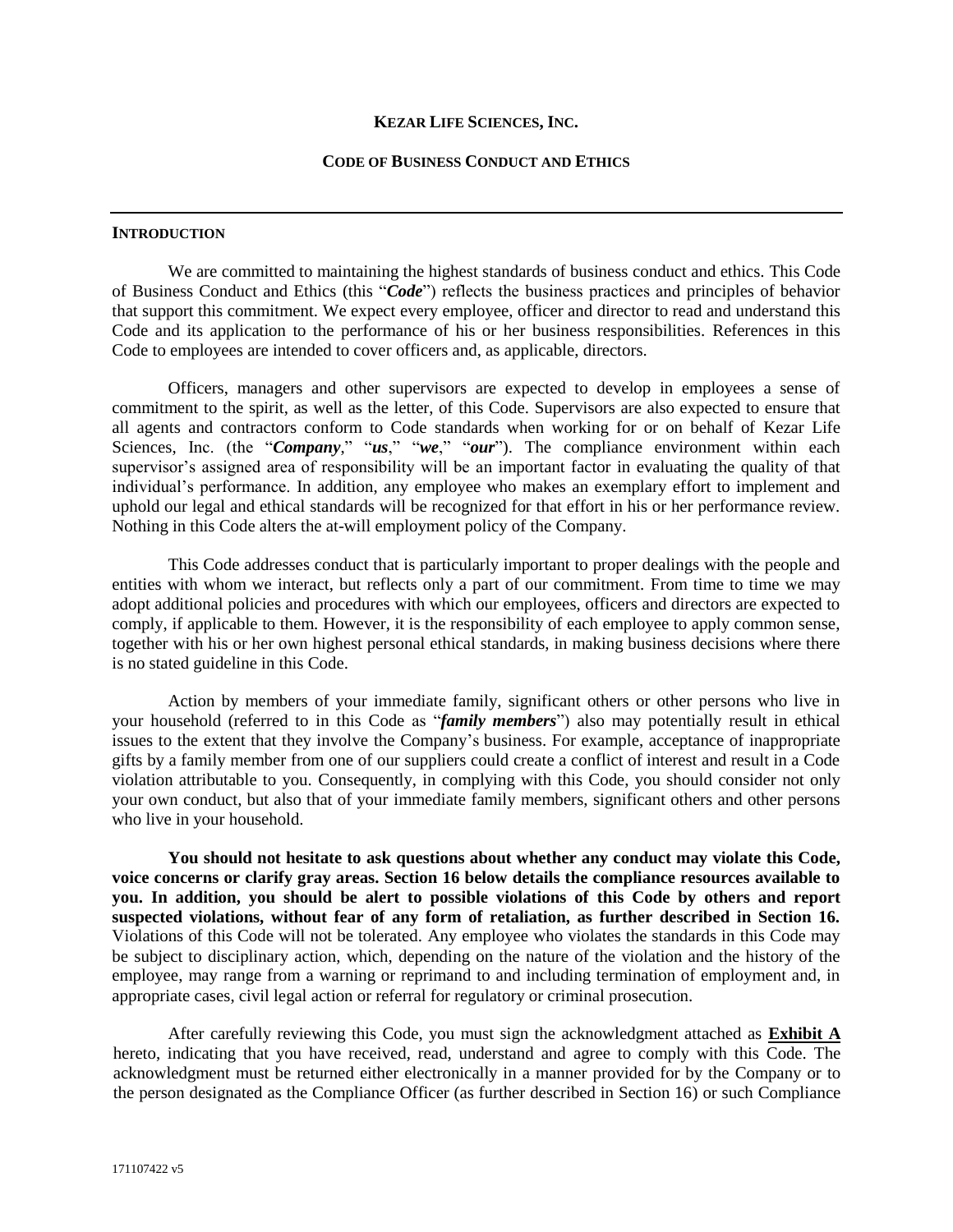Officer's designee within ten (10) business days of your receipt of this Code and on an annual basis as the Company may require.

## **1.** *Honest and Ethical Conduct*

It is the policy of the Company to promote high standards of integrity by conducting our affairs in an honest and ethical manner. The integrity and reputation of the Company depends on the honesty, fairness and integrity brought to the job by each person associated with us. Unyielding personal integrity is the foundation of corporate integrity.

# **2.** *Legal Compliance*

Obeying the law, both in letter and in spirit, is the foundation of this Code. Our success depends upon each employee's operating within legal guidelines and cooperating with local, national and international authorities. We expect employees to understand the legal and regulatory requirements applicable to their business units and areas of responsibility. We hold periodic training sessions to ensure that all employees comply with the relevant laws, rules and regulations associated with their employment, including laws prohibiting insider trading (which are discussed in further detail in Section 3 below). While we do not expect you to memorize every detail of these laws, rules and regulations, we want you to be able to determine when to seek advice from others. If you do have a question in the area of legal compliance, it is important that you not hesitate to seek answers from your supervisor or a Compliance Officer (as further described in Section 16).

Disregard of the law will not be tolerated. Violation of domestic or foreign laws, rules and regulations may subject an individual, as well as the Company, to civil and/or criminal penalties. You should be aware that conduct and records, including emails, are subject to internal and external audits and to discovery by third parties in the event of a government investigation or civil litigation. It is in everyone's best interests to know and comply with our legal obligations.

# **3.** *Insider Trading*

Employees who have access to confidential (or "inside") information are not permitted to use or share that information for stock trading purposes or for any other purpose except to conduct our business. All material, nonpublic information about the Company or about companies with which we do business is considered confidential information. To use material, nonpublic information in connection with buying or selling securities, including "tipping" others who might make an investment decision on the basis of this information, is both unethical and illegal. Employees must exercise the utmost care when handling material inside information. Please refer to the Company's Insider Trading Policy for more detailed information.

# **4.** *International Business Laws*

Our employees are expected to comply with the applicable laws in all countries to which they travel, in which they operate and where we otherwise do business, including laws prohibiting bribery, corruption or the conduct of business with specified individuals, companies or countries. The fact that in some countries certain laws are not enforced or that violation of those laws is not subject to public criticism will not be accepted as an excuse for noncompliance. In addition, we expect employees to comply with U.S. laws, rules and regulations governing the conduct of business by its citizens and corporations outside the United States.

These U.S. laws, rules and regulations, which extend to all our activities outside the United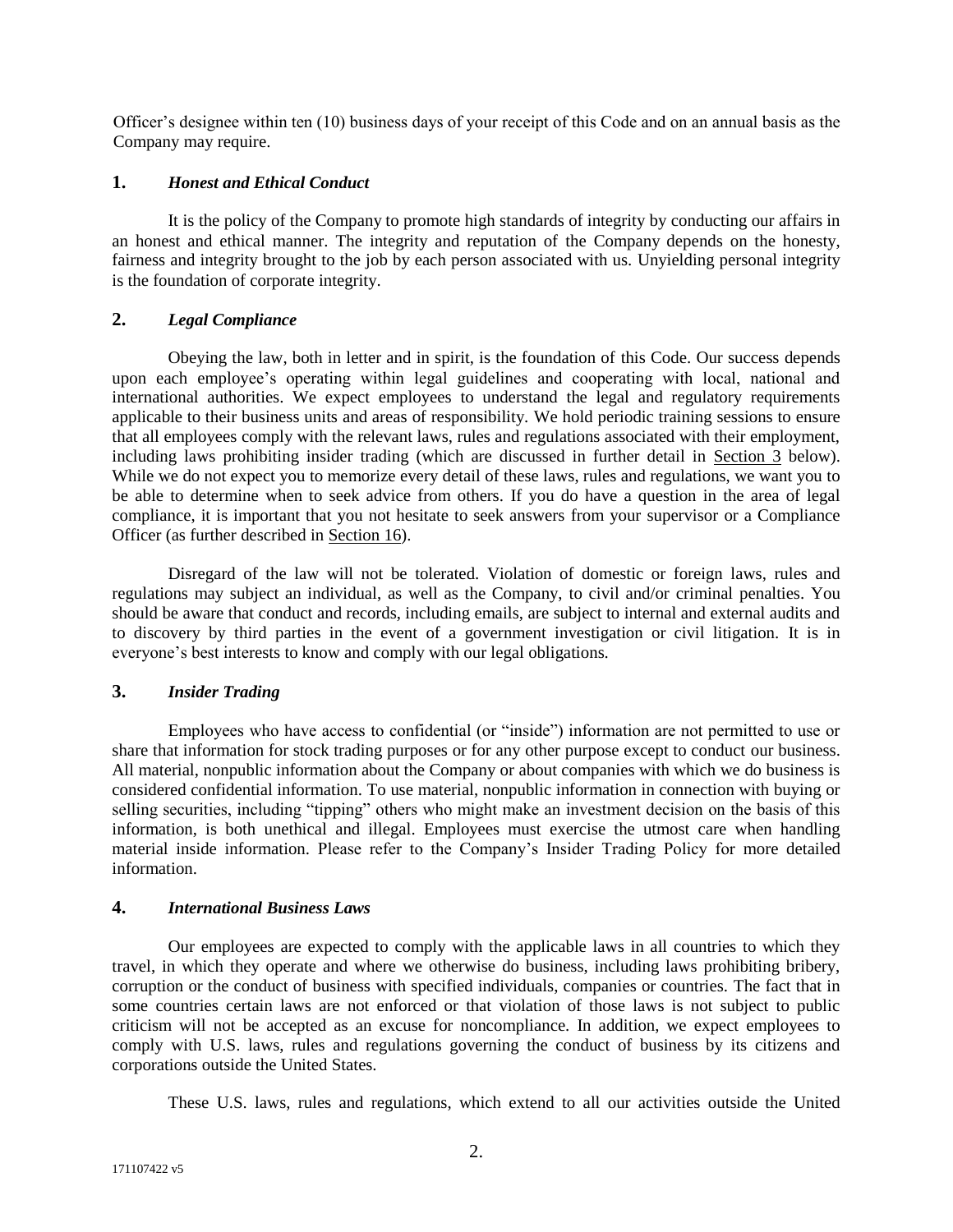States, include:

- The Foreign Corrupt Practices Act, which prohibits directly or indirectly giving anything of value to a government official to obtain or retain business or favorable treatment and requires the maintenance of accurate books of account, with all company transactions being properly recorded;
- U.S. Embargoes, which generally prohibit U.S. companies, their subsidiaries and their employees from doing business with or traveling to countries subject to sanctions imposed by the U.S. government, as well as specific companies and individuals identified on lists published by the U.S. Treasury Department;
- U.S. Export Controls, which restrict exports from the United States and re-exports from other countries of goods, software and technology to many countries, and prohibits transfers of U.S.-origin items to denied persons and entities; and
- Antiboycott Regulations, which prohibit U.S. companies from taking any action that has the effect of furthering or supporting a restrictive trade practice or boycott imposed by a foreign country against a country friendly to the United States or against any U.S. person.

If you have a question as to whether an activity is restricted or prohibited, seek assistance before taking any action, including giving any verbal assurances that might be regulated by international laws.

# **5.** *Antitrust*

Antitrust laws are designed to protect the competitive process. These laws are based on the premise that the public interest is best served by vigorous competition and will suffer from illegal agreements or collusion among competitors. Antitrust laws generally prohibit:

- agreements, formal or informal, with competitors that harm competition or customers, including price fixing and allocations of customers, territories or contracts;
- agreements, formal or informal, that establish or fix the price at which a customer may resell a product; and
- the acquisition or maintenance of a monopoly or attempted monopoly through anticompetitive conduct.

Certain kinds of information, such as pricing, production and inventory, should not be exchanged with competitors, regardless of how innocent or casual the exchange may be and regardless of the setting, whether business or social.

Antitrust laws impose severe penalties for certain types of violations, including criminal penalties and potential fines and damages of millions of dollars, which may be tripled under certain circumstances. Understanding the requirements of antitrust and unfair competition laws of the various jurisdictions where we do business can be difficult, and you are urged to seek assistance from your supervisor or the Compliance Officer whenever you have a question relating to these laws.

# **6.** *Environmental Compliance*

Federal law imposes criminal liability on any person or company that contaminates the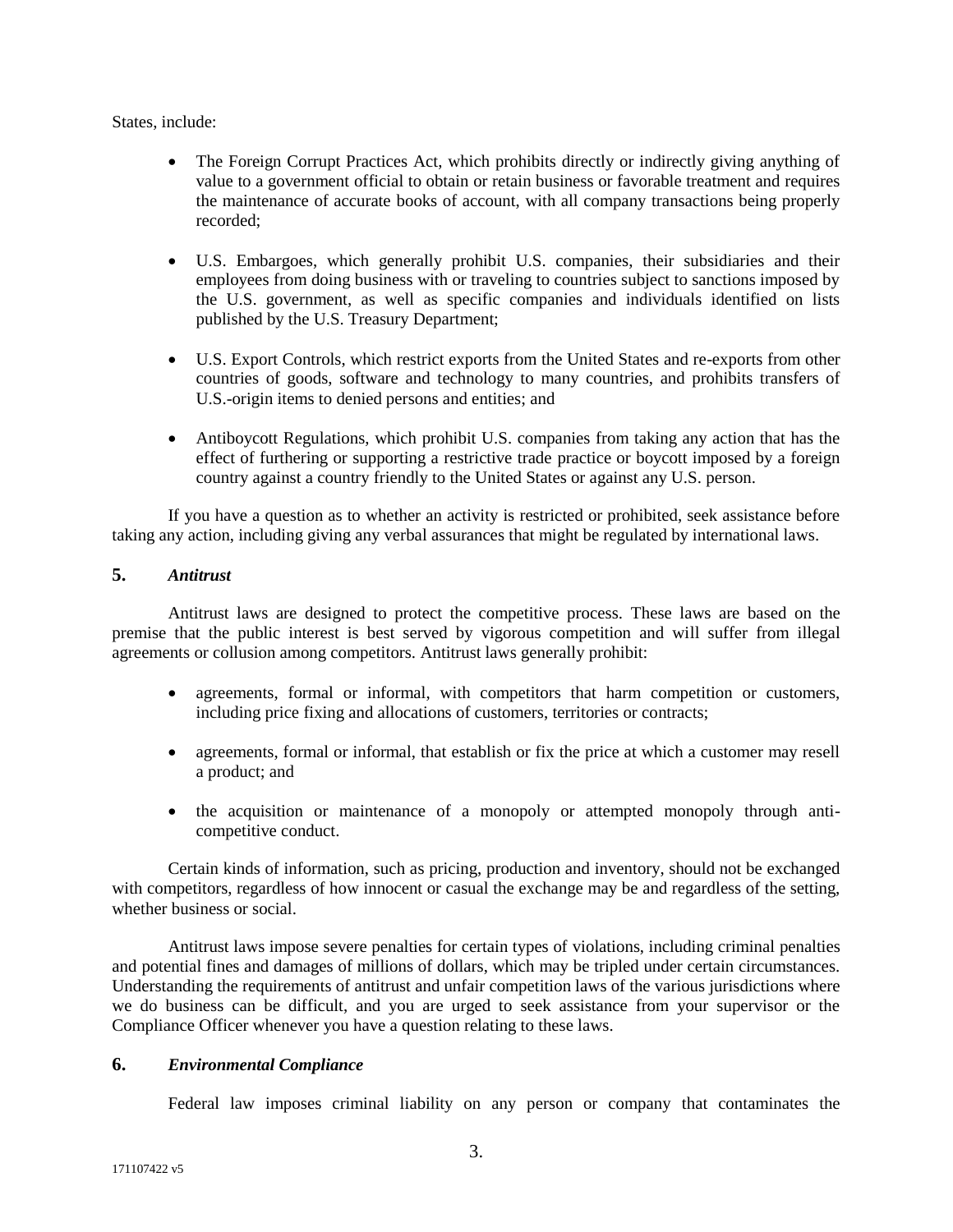environment with any hazardous substance that could cause injury to the community or environment. Violation of environmental laws can involve monetary fines and imprisonment. We expect employees to comply with all applicable environmental laws.

It is our policy to conduct our business in an environmentally responsible way that minimizes environmental impacts. We are committed to minimizing and, if practicable, eliminating the use of any substance or material that may cause environmental damage, reducing waste generation and disposing of all waste through safe and responsible methods, minimizing environmental risks by employing safe technologies and operating procedures, and being prepared to respond appropriately to accidents and emergencies.

# **7.** *Conflicts of Interest*

We respect the rights of our employees to manage their personal affairs and investments and do not wish to impinge on their personal lives. At the same time, employees should avoid conflicts of interest that occur when their personal interests may interfere in any way with the performance of their duties or the best interests of the Company. A conflicting personal interest could result from an expectation of personal gain now or in the future or from a need to satisfy a prior or concurrent personal obligation. We expect our employees to be free from influences that conflict with the best interests of the Company or might deprive the Company of their undivided loyalty in business dealings. Even the appearance of a conflict of interest where none actually exists can be damaging and should be avoided. Whether or not a conflict of interest exists or will exist can be unclear. Conflicts of interest are prohibited unless specifically authorized as described below.

If you have any questions about a potential conflict or if you become aware of an actual or potential conflict, and you are not an officer or director of the Company, you should discuss the matter with your supervisor or the Compliance Officer (as further described in Section 16). Supervisors may not authorize conflict of interest matters or make determinations as to whether a problematic conflict of interest exists without first seeking the approval of the Compliance Officer and providing the Compliance Officer with a written description of the activity. If the supervisor is involved in the potential or actual conflict, you should discuss the matter directly with the Compliance Officer. Officers and directors may seek authorizations and determinations from the Nominating and Corporate Governance Committee (the "*Nominating Committee*") of the Company's Board of Directors. Factors that may be considered in evaluating a potential conflict of interest are, among others:

- whether it may interfere with the employee's job performance, responsibilities or morale;
- whether the employee has access to confidential information;
- whether it may interfere with the job performance, responsibilities or morale of others within the organization;
- any potential adverse or beneficial impact on our business;
- any potential adverse or beneficial impact on our relationships with our customers or suppliers or other service providers;
- whether it would enhance or support a competitor's position;
- the extent to which it would result in financial or other benefit (direct or indirect) to the employee;
- the extent to which it would result in financial or other benefit (direct or indirect) to one of our customers, suppliers or other service providers; and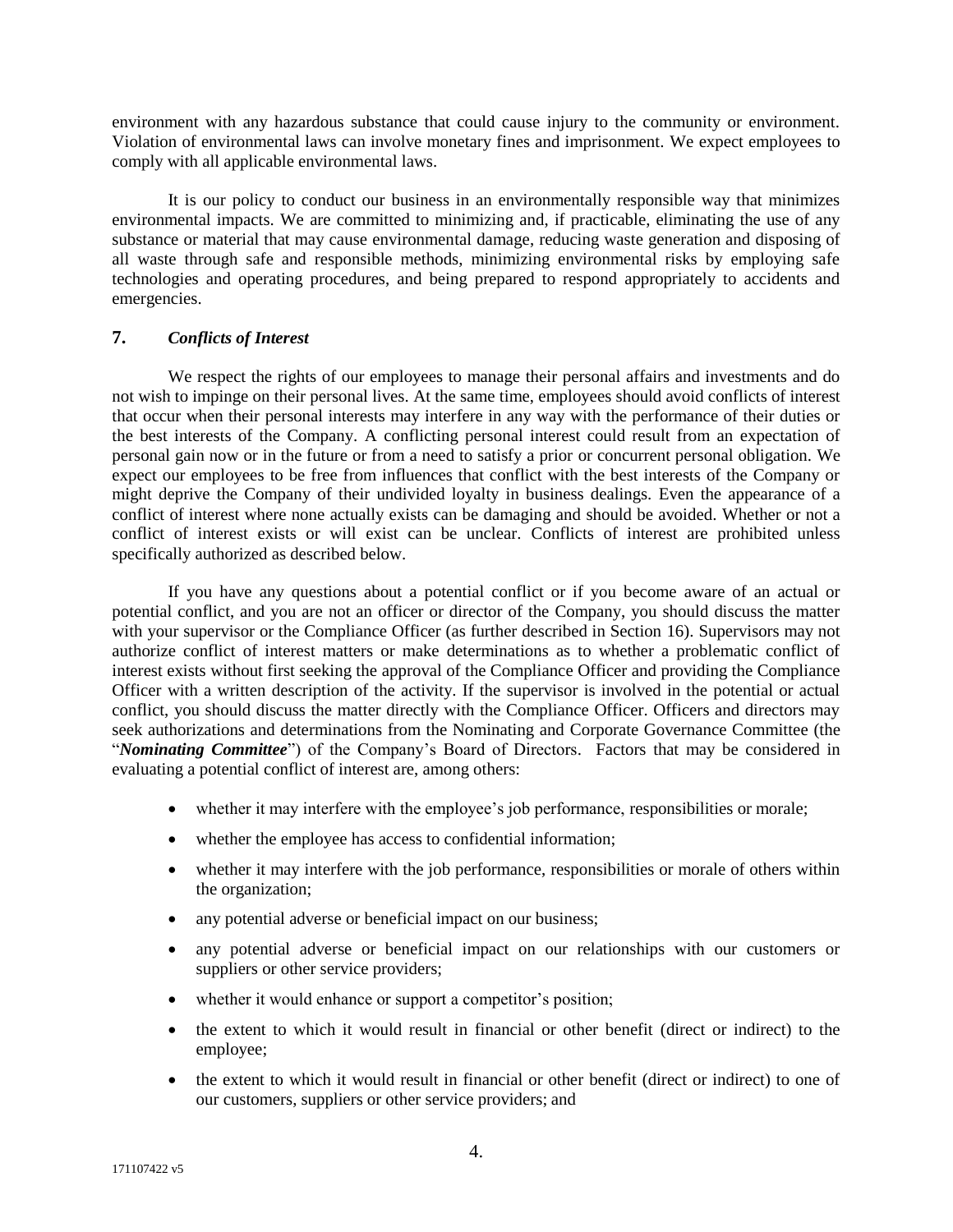• the extent to which it would appear improper to an outside observer.

Although no list can include every possible situation in which a conflict of interest could arise, the following are examples of situations that may, depending on the facts and circumstances, involve problematic conflicts of interests:

- **Employment by (including consulting for) or service on the board of a competitor, customer or supplier or other service provider.** Activity that enhances or supports the position of a competitor to the detriment of the Company is prohibited, including employment by or service on the board of a competitor. Employment by or service on the board of a customer or supplier or other service provider is generally discouraged and you must seek authorization in advance if you plan to take such a position.
- **Owning, directly or indirectly, a significant financial interest in any entity that does business, seeks to do business or competes with us.** In addition to the factors described above, persons evaluating ownership in other entities for conflicts of interest will consider the size and nature of the investment; the nature of the relationship between the other entity and the Company; the employee's access to confidential information and the employee's ability to influence Company decisions. If you would like to acquire a financial interest of that kind, you must seek approval in advance.
- **Soliciting or accepting gifts, favors, loans or preferential treatment from any person or entity that does business or seeks to do business with us.** See Section 11 for further discussion of the issues involved in this type of conflict.
- **Soliciting contributions to any charity or for any political candidate from any person or entity that does business or seeks to do business with us**.
- **Taking personal advantage of corporate opportunities.** See Section 8 for further discussion of the issues involved in this type of conflict.
- **Moonlighting without permission.**
- **Conducting our business transactions with your family member or a business in which you have a significant financial interest.** Material related-party transactions approved by the Nominating Committee and involving any executive officer or director will be publicly disclosed as required by applicable laws and regulations in keeping with the Company's Related Person Transactions Policy.
- **Exercising supervisory or other authority on behalf of the Company over a co-worker who is also a family member**. The employee's supervisor and/or the Compliance Officer will consult with the Human Resources department to assess the advisability of reassignment.

Loans to, or guarantees of obligations of, employees or their family members by the Company could constitute an improper personal benefit to the recipients of these loans or guarantees, depending on the facts and circumstances. Some loans are expressly prohibited by law and applicable law requires that our Board of Directors approve all loans and guarantees to employees. As a result, all loans and guarantees by the Company must be approved in advance by the Board of Directors or the Nominating Committee.

# **8.** *Corporate Opportunities*

You may not take personal advantage of opportunities for the Company that are presented to you or discovered by you as a result of your position with us or through your use of corporate property or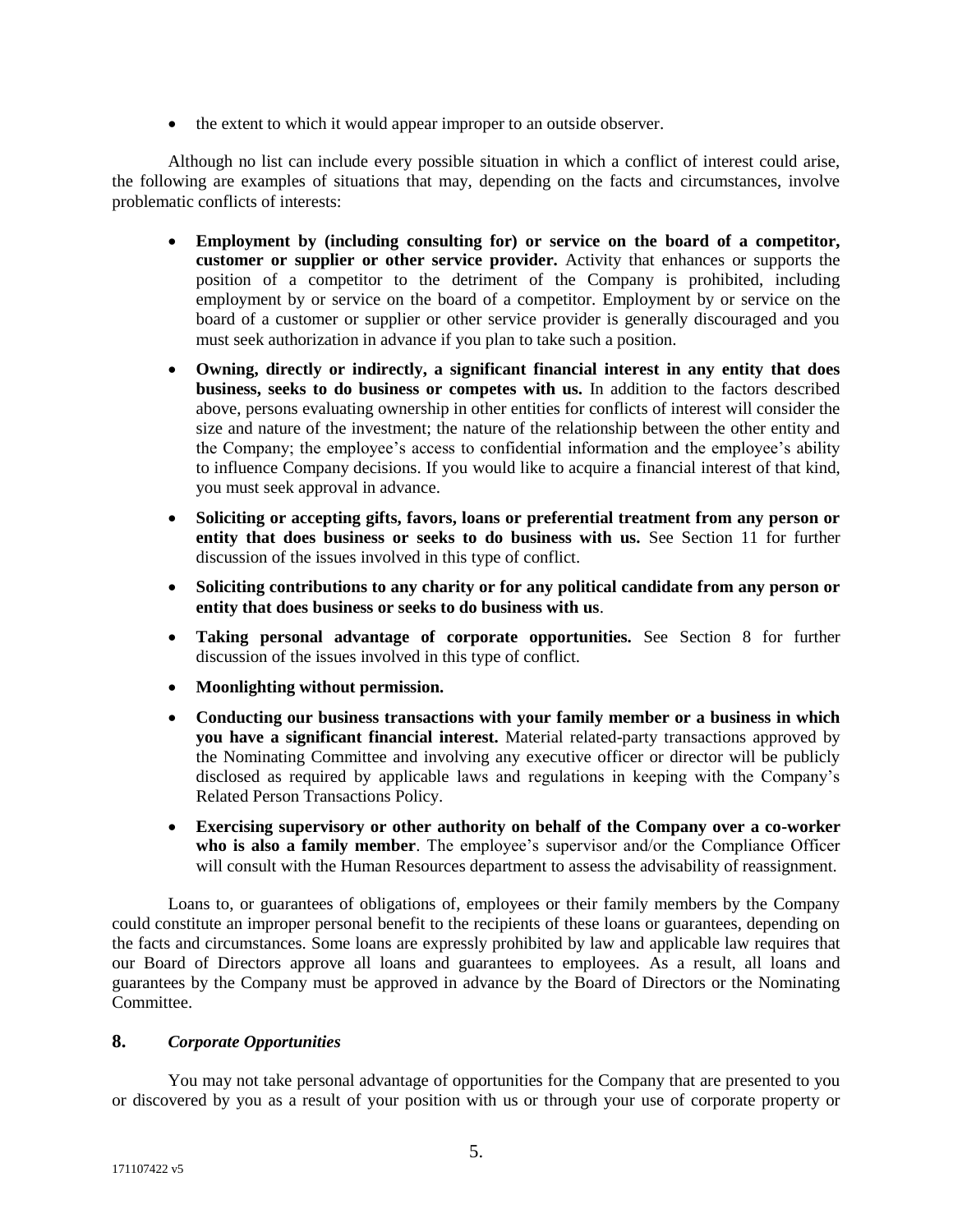information, unless authorized by your supervisor, the Compliance Officer or the Nominating Committee, as described in Section 7 above. Even opportunities that are acquired privately by you may be questionable if they are related to our existing or proposed lines of business. Significant participation in an investment or outside business opportunity that is directly related to our lines of business must be preapproved. You may not use your position with us or corporate property or information for improper personal gain, nor should you compete with us in any way.

# **9.** *Maintenance of Corporate Books, Records, Documents and Accounts; Financial Integrity; Public Reporting*

The integrity of our records and public disclosure depends upon the validity, accuracy and completeness of the information supporting the entries to our books of account. Therefore, our corporate and business records should be completed accurately and honestly. The making of false or misleading entries, whether they relate to financial results or test results, is strictly prohibited. Our records serve as a basis for managing our business and are important in meeting our obligations to customers, suppliers, creditors, employees and others with whom we do business. As a result, it is important that our books, records and accounts accurately and fairly reflect, in reasonable detail, our assets, liabilities, revenues, costs and expenses, as well as all transactions and changes in assets and liabilities. We require that:

- no entry be made in our books and records that intentionally hides or disguises the nature of any transaction or of any of our liabilities or misclassifies any transactions as to accounts or accounting periods;
- transactions be supported by appropriate documentation;
- the terms of sales and other commercial transactions be reflected accurately in the documentation for those transactions and all such documentation be reflected accurately in our books and records;
- employees comply with our system of internal controls; and
- no cash or other assets be maintained for any purpose in any unrecorded or "off-the-books" fund.

Our accounting records are also relied upon to produce reports for our management, stockholders and creditors, as well as for governmental agencies. In particular, we rely upon our accounting and other business and corporate records in preparing the periodic and current reports that we file with the Securities and Exchange Commission (the "*SEC*"). Securities laws require that these reports provide full, fair, accurate, timely and understandable disclosure and fairly present our financial condition and results of operations. Employees who collect, provide or analyze information for or otherwise contribute in any way in preparing or verifying these reports should strive to ensure that our financial disclosure is accurate and transparent and that our reports contain all of the information about the Company that would be important to enable stockholders and potential investors to assess the soundness and risks of our business and finances and the quality and integrity of our accounting and disclosures. In addition:

- no employee may take or authorize any action that would intentionally cause our financial records or financial disclosure to fail to comply with generally accepted accounting principles, the rules and regulations of the SEC or other applicable laws, rules and regulations;
- all employees must cooperate fully with our Finance and Accounting Personnel, as well as our independent public accountants and counsel, respond to their questions with candor and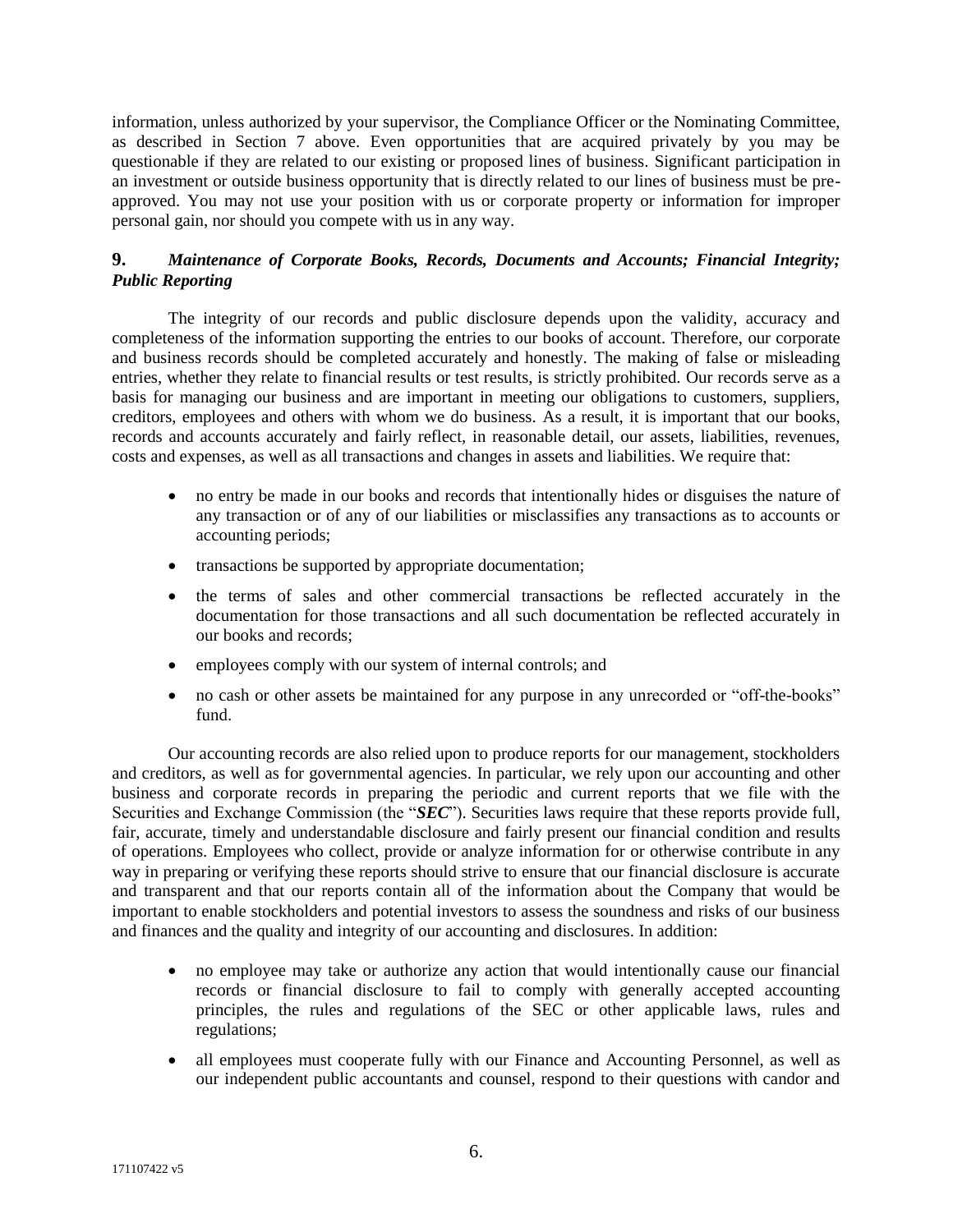provide them with complete and accurate information to help ensure that our books and records, as well as our reports filed with the SEC, are accurate and complete;

- no employee, director or person acting under their direction, may coerce, manipulate, mislead or fraudulently influence our Finance and Accounting Personnel, our independent public accountants or counsel; and
- no employee should knowingly make (or cause or encourage any other person to make) any false or misleading statement in any of our reports filed with the SEC or knowingly omit (or cause or encourage any other person to omit) any information necessary to make the disclosure in any of our reports accurate in all material respects.

Any employee who becomes aware of any departure from these standards has a responsibility to report his or her knowledge promptly to a supervisor, the Compliance Officer, the Nominating Committee or one of the other compliance resources described in Section 16 or in accordance with the provisions of the Company's Whistleblower Policy For Accounting and Auditing Matters (the "*Whistleblower Policy*").

## **10.** *Fair Dealing*

We strive to outperform our competition fairly and honestly. Advantages over our competitors are to be obtained through superior performance of our products and services, not through unethical or illegal business practices. Acquiring proprietary information from others through improper means, possessing trade secret information that was improperly obtained, or inducing improper disclosure of confidential information from past or present employees of other companies is prohibited, even if motivated by an intention to advance our interests. If information is obtained by mistake that may constitute a trade secret or other confidential information of another business, or if you have any questions about the legality of proposed information gathering, you must consult your supervisor or the Compliance Officer, as further described in Section 16.

You are expected to deal fairly with our customers, suppliers, employees and anyone else with whom you have contact in the course of performing your job. Be aware that the Federal Trade Commission Act provides that "unfair methods of competition in commerce, and unfair or deceptive acts or practices in commerce, are declared unlawful." It is a violation of the Federal Trade Commission Act to engage in deceptive, unfair or unethical practices and to make misrepresentations in connection with sales activities.

Employees involved in procurement have a special responsibility to adhere to principles of fair competition in the purchase of products and services by selecting suppliers based exclusively on normal commercial considerations, such as quality, cost, availability, service and reputation, and not on the receipt of special favors.

#### **11.** *Gifts and Entertainment*

Business gifts and entertainment are meant to create goodwill and sound working relationships and not to gain improper advantage with customers or facilitate approvals from government officials. The exchange, as a normal business courtesy, of meals or entertainment (such as tickets to a game or the theatre or a round of golf) is a common and acceptable practice as long as it is not extravagant. Unless express permission is received from a supervisor, the Compliance Officer or the Nominating Committee, gifts and entertainment cannot be offered, provided or accepted by any employee unless consistent with customary business practices and not (a) of more than token or nominal monetary value, (b) in cash, (c) susceptible of being construed as a bribe or kickback, (d) made or received on a regular or frequent basis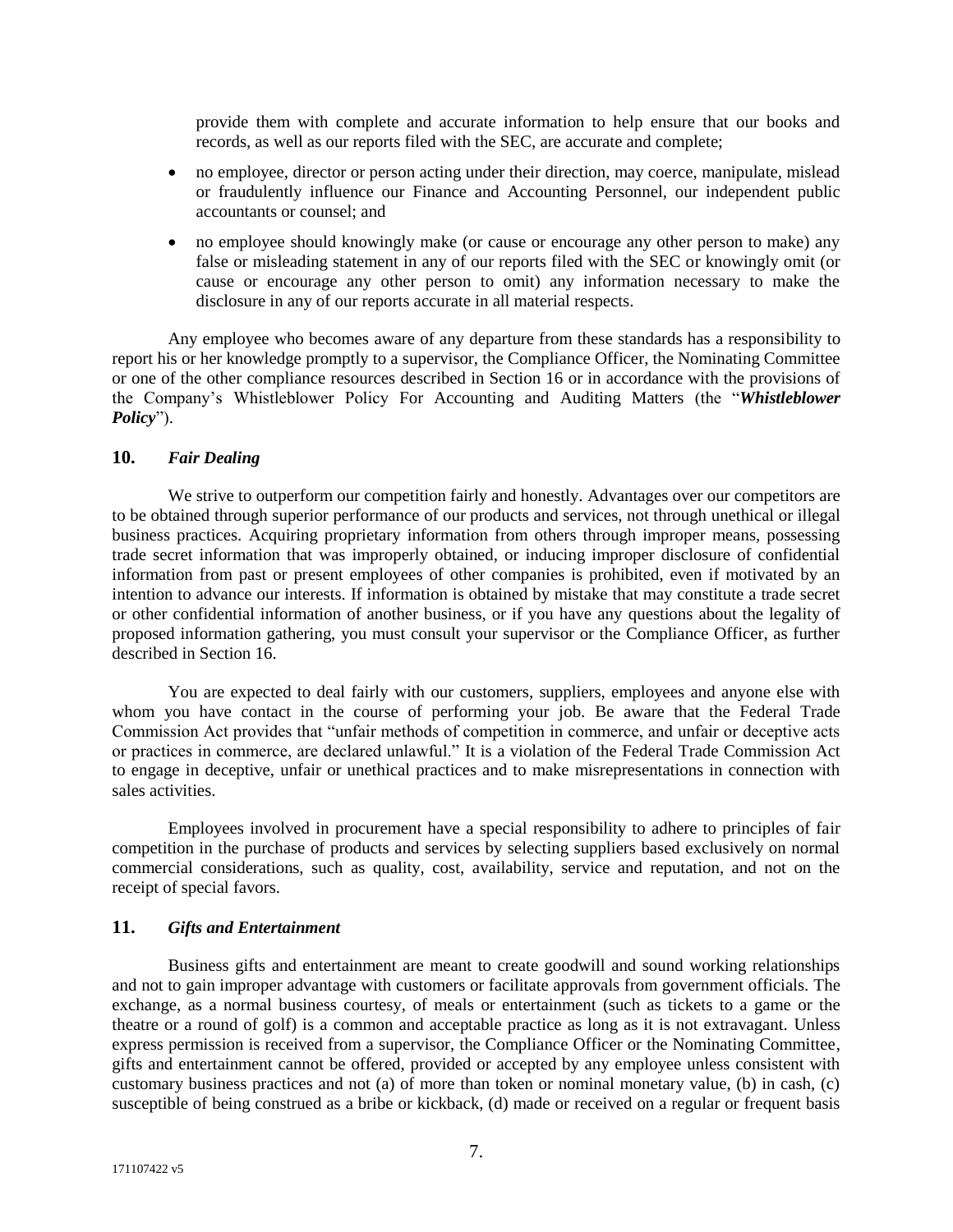or (e) in violation of any laws. This principle applies to our transactions everywhere in the world, even where the practice is widely considered "a way of doing business." Employees should not accept gifts or entertainment that may reasonably be deemed to affect their judgment or actions in the performance of their duties. Our customers, suppliers and the public at large should know that our employees' judgment is not for sale.

Under some statutes, such as the U.S. Foreign Corrupt Practices Act (further described in Section 4 above), giving anything of value to a government official to obtain or retain business or favorable treatment is a criminal act subject to prosecution and conviction. Discuss with your supervisor or the Compliance Officer any proposed entertainment or gifts if you are uncertain about their appropriateness.

### **12.** *Protection and Proper Use of Company Assets*

All employees are expected to protect our assets and ensure their efficient use. Theft, carelessness and waste have a direct impact on our profitability. Our property, such as office supplies, computer equipment, and buildings, are expected to be used only for legitimate business purposes, although incidental personal use may be permitted. You may not, however, use the Company's corporate name, any brand name or trademark owned or associated with the Company or any letterhead stationery for any personal purpose.

You may not, while acting on behalf of the Company or while using our computing or communications equipment or facilities, either:

- access the internal computer system (also known as "hacking") or other resource of another entity without express written authorization from the entity responsible for operating that resource; or
- commit any unlawful or illegal act, including harassment, libel, fraud, sending of unsolicited bulk email (also known as "spam") or material of objectionable content in violation of applicable law, trafficking in contraband of any kind or any kind of espionage.

If you receive authorization to access another entity's internal computer system or other resource, you must make a permanent record of that authorization so that it may be retrieved for future reference, and you may not exceed the scope of that authorization.

Unsolicited bulk email is regulated by law in a number of jurisdictions. If you intend to send unsolicited bulk email to persons outside of the Company, either while acting on our behalf or using our computing or communications equipment or facilities, you should contact your supervisor or the Compliance Officer for prior approval.

All data residing on or transmitted through our computing and communications facilities, including email and word processing documents, is the property of the Company and subject to inspection, retention and review by the Company, with or without an employee's or third party's knowledge, consent or approval, in accordance with applicable law. Any misuse or suspected misuse of our assets must be immediately reported to your supervisor or the Compliance Officer.

# **13.** *Confidentiality*

One of our most important assets is our confidential information. As an employee of the Company, you may learn of information about the Company that is confidential and proprietary. You also may learn of information before that information is released to the general public. Employees who have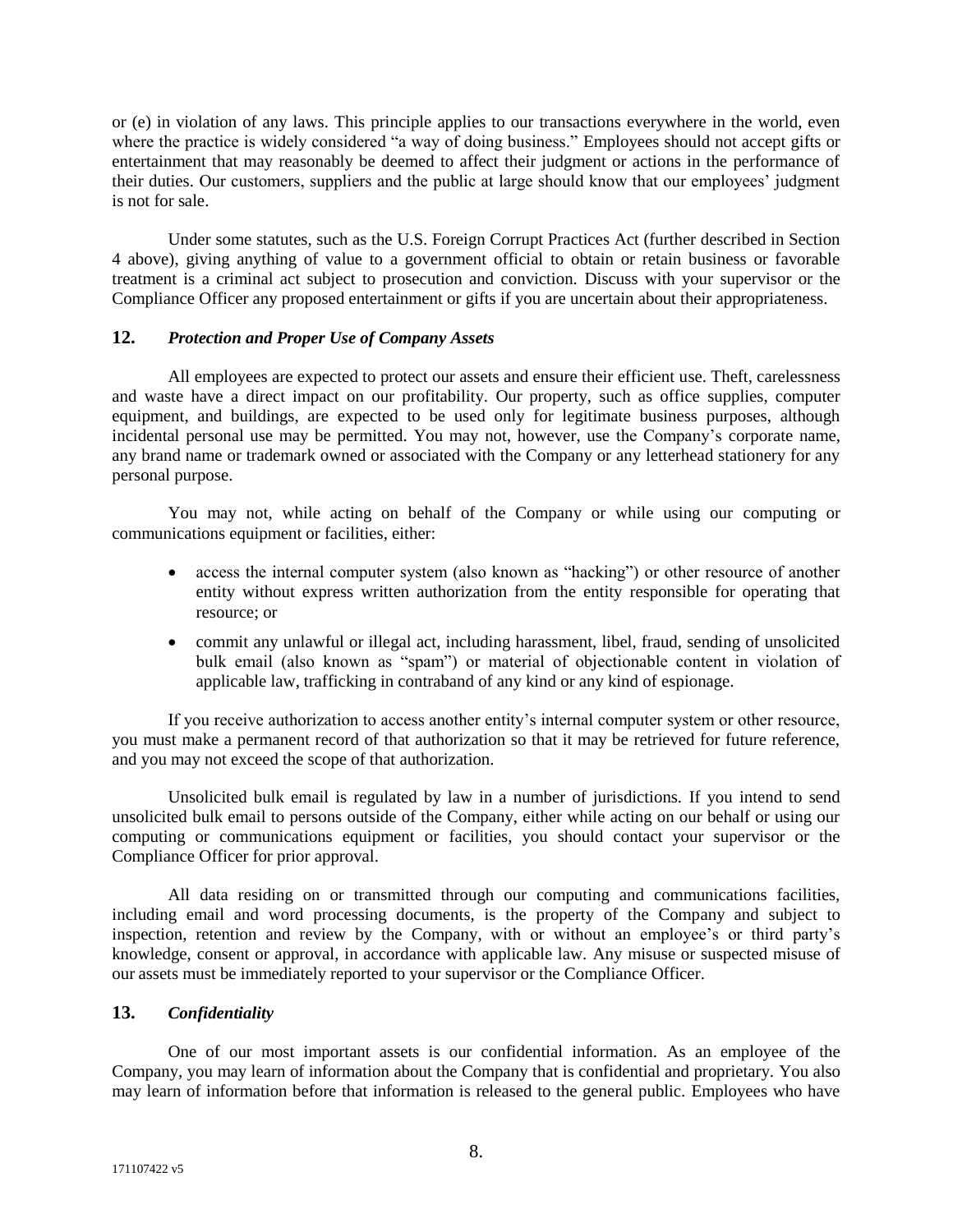received or have access to confidential information should take care to keep this information confidential. Confidential information includes non-public information that might be of use to competitors or harmful to the Company or its customers if disclosed, such as business plans, scientific and technical strategies, financial information, information related to the Company's research, testing platforms and sequencing methods, data and results, inventions, works of authorship, trade secrets, processes, conceptions, formulas, patents, patent applications, licenses, suppliers, manufacturers, customers, market data, personnel data, personally identifiable information pertaining to our employees, customers or other individuals (including, for example, names, addresses, telephone numbers and social security numbers), and similar types of information provided to us by our customers, suppliers and partners. This information may be protected by patent, trademark, copyright and trade secret laws.

In addition, because we interact with other companies and organizations, there may be times when you learn confidential information about other companies before that information has been made available to the public. You must treat this information in the same manner as you are required to treat our confidential and proprietary information. There may even be times when you must treat as confidential the fact that we have an interest in, or are involved with, another company.

You are expected to keep confidential and proprietary information confidential unless and until that information is released to the public through approved channels (usually through a press release, an SEC filing or a formal communication from a member of senior management, as further described in Section 14). Every employee has a duty to refrain from disclosing to any person confidential or proprietary information about us or any other company learned in the course of employment here, until that information is disclosed to the public through approved channels. This policy requires you to refrain from discussing confidential or proprietary information with outsiders and even with other employees of the Company, unless those fellow employees have a legitimate need to know the information in order to perform their job duties. Unauthorized use or distribution of this information could also be illegal and result in civil liability and/or criminal penalties.

You should also take care not to inadvertently disclose confidential information. Materials that contain confidential information, such as memos, notebooks, computer disks and laptop computers, should be stored securely. Unauthorized posting or discussion of any information concerning our business, information or prospects on the Internet is prohibited. You may not discuss our business, information or prospects in any "chat room," regardless of whether you use your own name or a pseudonym. Be cautious when discussing sensitive information in public places like elevators, airports, restaurants and "quasi-public" areas in and around our place of business. All Company emails, voicemails and other communications are presumed confidential and should not be forwarded or otherwise disseminated outside of the Company except where required for legitimate business purposes.

In addition to the above responsibilities, if you are handling information protected by any privacy policy published by us, such as our website privacy policy, then you must handle that information in accordance with the applicable policy.

# **14.** *Media/Public Discussions*

It is our policy to disclose material information concerning the Company to the public only through specific limited channels to avoid inappropriate publicity and to ensure that all those with an interest in the company will have equal access to information. All inquiries or calls from the press and financial analysts should be referred to the Company's Chief Executive Officer (the "*CEO*") or Chief Financial Officer (the "*CFO*"). We have designated our CEO and CFO as our official spokespersons for financial, scientific, clinical, technical and other related information. Unless a specific exception has been made by the CEO or CFO, these designees are the only people who may communicate with the press on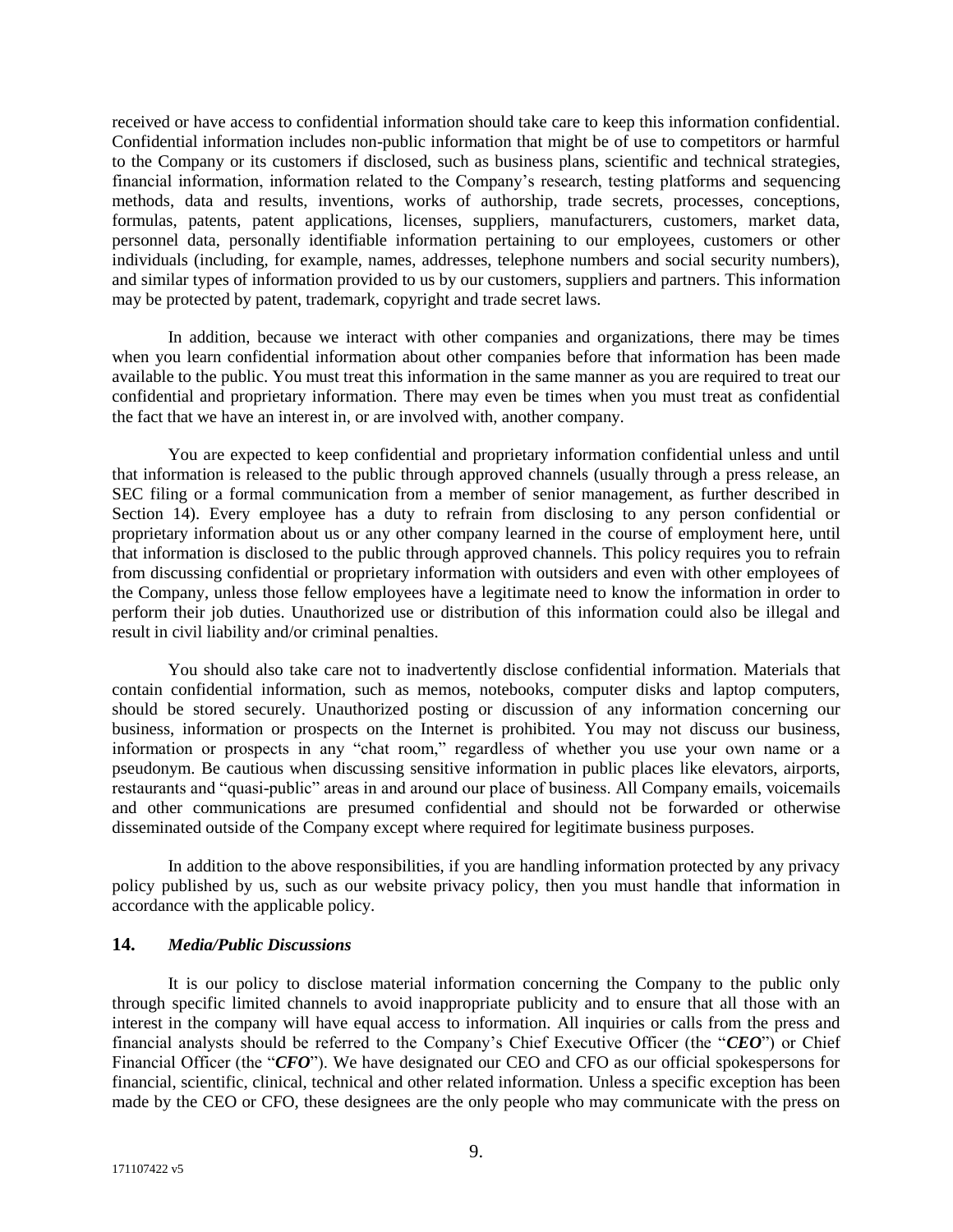behalf of the Company. You also may not provide any information to the media about us off the record, for background, confidentially or secretly.

# **15.** *Waivers*

Any waiver of this Code for executive officers (including, where required by applicable laws, our principal executive officer, principal financial officer, principal accounting officer or controller (or persons performing similar functions)) or directors may be authorized only by our Board of Directors or, to the extent permitted by the rules of The Nasdaq Stock Market and our Corporate Governance Guidelines, a committee of the Board of Directors, and will be disclosed as required by applicable laws, rules and regulations.

# **16.** *Compliance Standards and Procedures*

### *Compliance Resources*

To facilitate compliance with this Code, we have implemented a program of Code awareness, training and review. At this time, we have appointed our CFO to the position of Compliance Officer to oversee this program. In the future, we may appoint the General Counsel or another senior officer as the Compliance Officer. The Compliance Officer can be reached at (650) 822-5600. The Compliance Officer is a person to whom you can address any questions or concerns. In addition to fielding questions or concerns with respect to potential violations of this Code, the Compliance Officer is responsible for:

- investigating possible violations of this Code;
- training new employees in Code policies;
- conducting annual training sessions to refresh employees' familiarity with this Code;
- distributing copies of this Code annually via email and the Company's secure internal human resources website to each employee with a reminder that each employee is responsible for reading, understanding and complying with this Code;
- updating this Code as needed and alerting employees to any updates, with appropriate approval of the Board of Directors or Nominating Committee, as appropriate, to reflect changes in the law, Company operations and recognized best practices, and to reflect the Company's experience; and
- otherwise promoting an atmosphere of responsible and ethical conduct.

Your most immediate resource for any matter related to this Code is your supervisor. He or she may have the information you need or may be able to refer the question to another appropriate source. There may, however, be times when you prefer not to go to your supervisor. In these instances, you should feel free to discuss your concern with the Compliance Officer. If you are uncomfortable speaking with the Compliance Officer because he or she works in your department or is one of your supervisors, please contact the CEO. Of course, if your concern involves potential misconduct by another person and relates to questionable accounting or auditing matters under the Company's Whistleblower Policy, you may report that violation as set forth in such policy.

The EthicsLine, a toll-free help line at 1-877-535-8542, and [http://www.openboard.info/KZR,](http://www.openboard.info/KZR) a dedicated email address are also available to those who wish to ask questions about Company policy, seek guidance on specific situations or report violations of this Code. You may call the toll-free number anonymously if you prefer as it is not equipped with caller identification, although the Compliance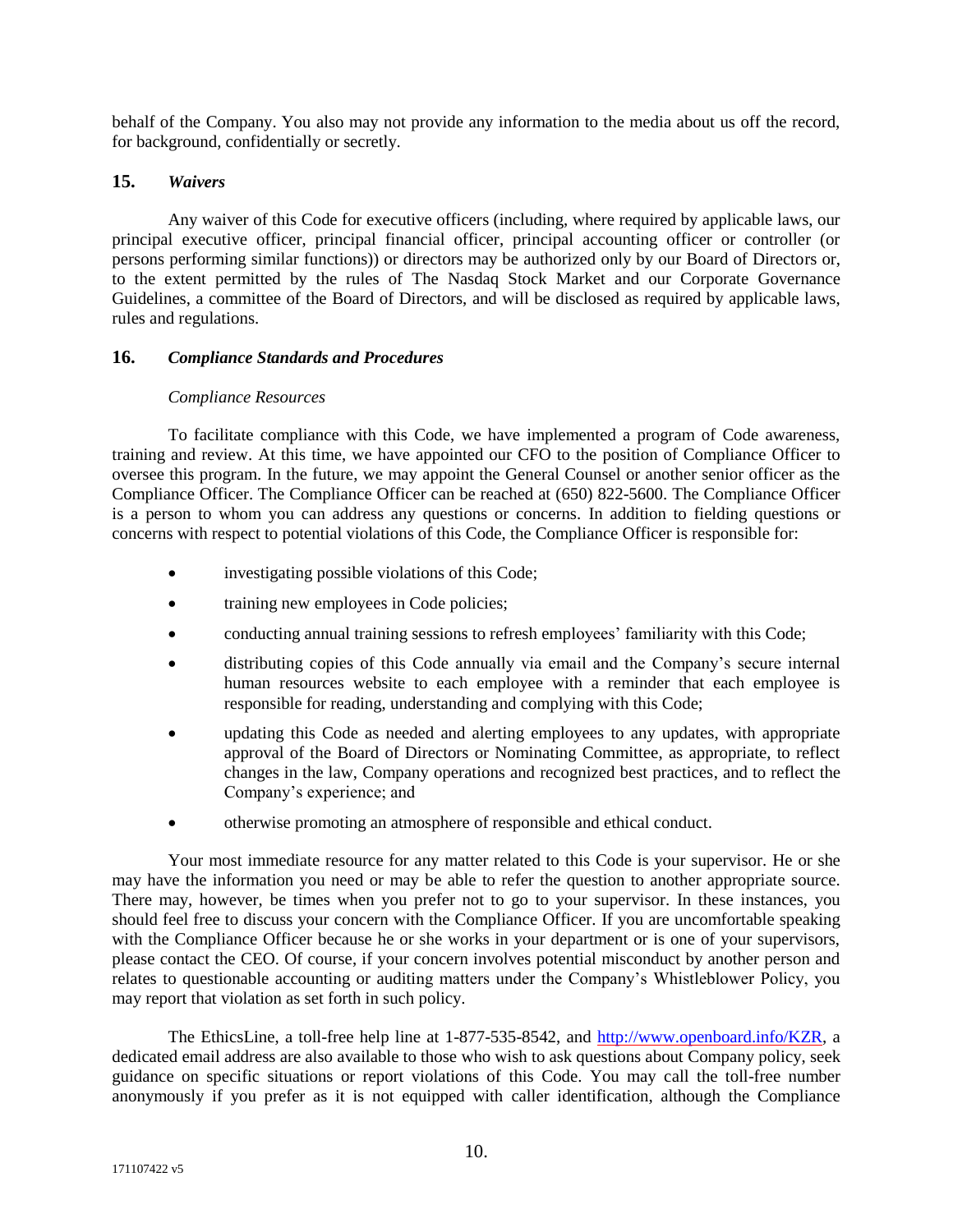Officer will be unable to obtain follow-up details from you that may be necessary to investigate the matter. Whether you identify yourself or remain anonymous, your telephonic or email contact with the EthicsLine will be kept strictly confidential to the extent reasonably possible within the objectives of this Code.

#### *Clarifying Questions and Concerns; Reporting Possible Violations*

If you encounter a situation or are considering a course of action and its appropriateness is unclear, discuss the matter promptly with your supervisor or the Compliance Officer; even the appearance of impropriety can be very damaging and should be avoided.

If you are aware of a suspected or actual violation of Code standards by others, you have a responsibility to report it. You are expected to promptly provide a compliance resource with a specific description of the violation that you believe has occurred, including any information you have about the persons involved and the time of the violation. Whether you choose to speak with your supervisor or the Compliance Officer, you should do so without fear of any form of retaliation. We will take prompt disciplinary action against any employee who retaliates against you, including termination of employment.

Supervisors must promptly report any complaints or observations of Code violations to the Compliance Officer. If you believe your supervisor has not taken appropriate action, you should contact the Compliance Officer directly. The Compliance Officer will investigate all reported possible Code violations promptly and with the highest degree of confidentiality that is possible under the specific circumstances. Neither you nor your supervisor may conduct any preliminary investigation, unless authorized to do so by the Compliance Officer. Your cooperation in the investigation will be expected. As needed, the Compliance Officer will consult with legal counsel, the Human Resources department and/or Nominating Committee. It is our policy to employ a fair process by which to determine violations of this Code.

With respect to any complaints or observations of violations that may involve accounting, internal accounting controls and auditing concerns, under the Company's Whistleblower Policy**,** the Compliance Officer shall promptly inform the Audit Committee, and the Audit Committee shall be responsible for supervising and overseeing the inquiry and any investigation that is undertaken. If a potential violation is reported via the confidential hotline or email address as provided under the Whistleblower Policy, the Audit Committee will be notified automatically and directly.

If any investigation indicates that a violation of this Code has probably occurred, we will take such action as we believe to be appropriate under the circumstances. If we determine that an employee is responsible for a Code violation, he or she will be subject to disciplinary action up to, and including, termination of employment and, in appropriate cases, civil action or referral for criminal prosecution. Appropriate action may also be taken to deter any future Code violations.

# **17.** *Changes; Annual Review*

Any changes to this Code may only be made by the Nominating Committee and will be recommended to the Board of Directors for approval and effective upon approval by the Board of Directors. The Nominating Committee will review and reassess the adequacy of this Code at least annually, and recommend to the Board of Directors any changes the Nominating Committee determines are appropriate. All changes must be promptly disclosed as required by law or regulation.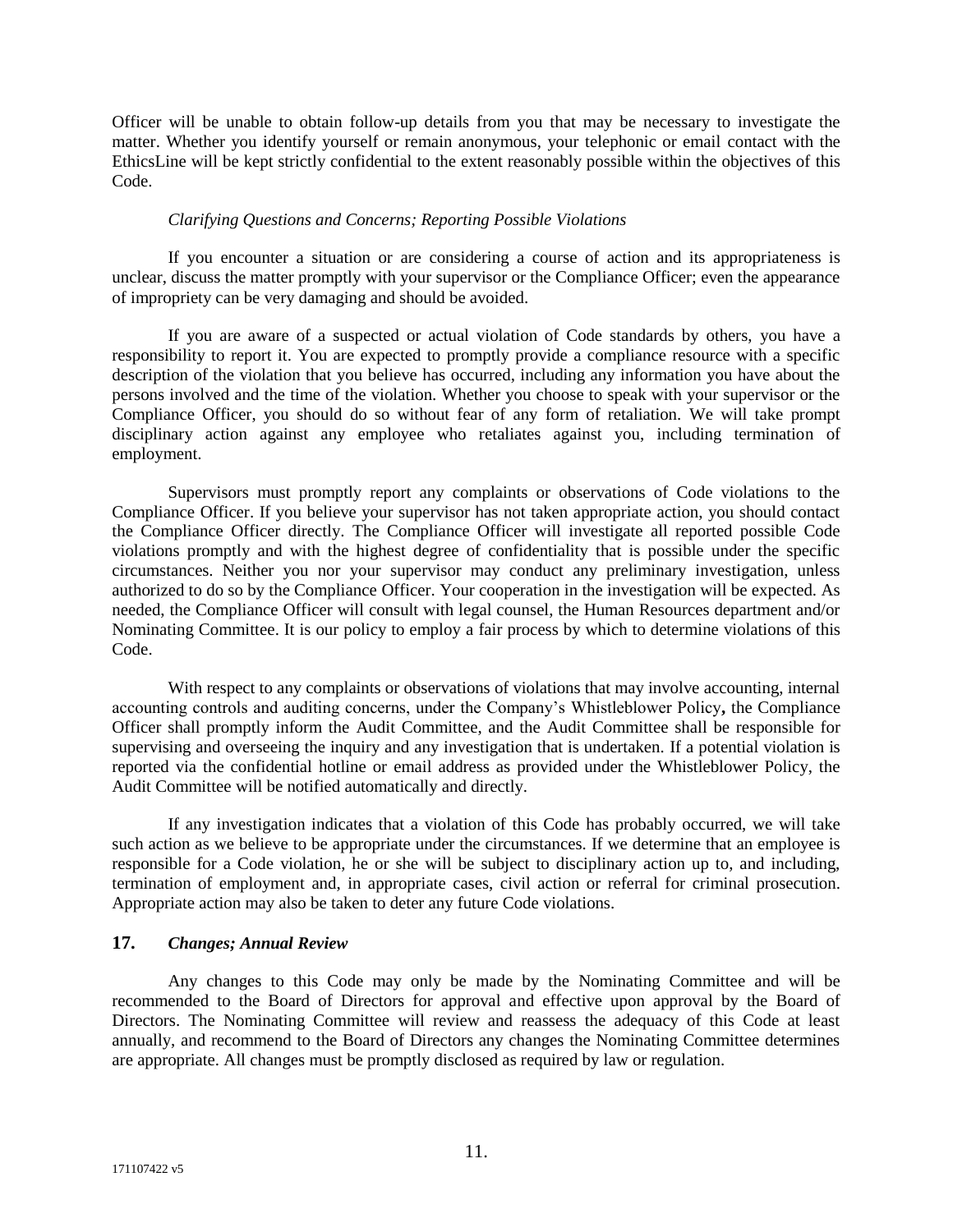# **18.** *Website Disclosure*

This Code, as may be amended from time to time, shall be posted on the Company's website. The Company shall state in its annual proxy statement that this Code is available on the Company's website and provide the website address as required by law or regulation.

**Approved: April 16, 2018 Effective: June 20, 2018**